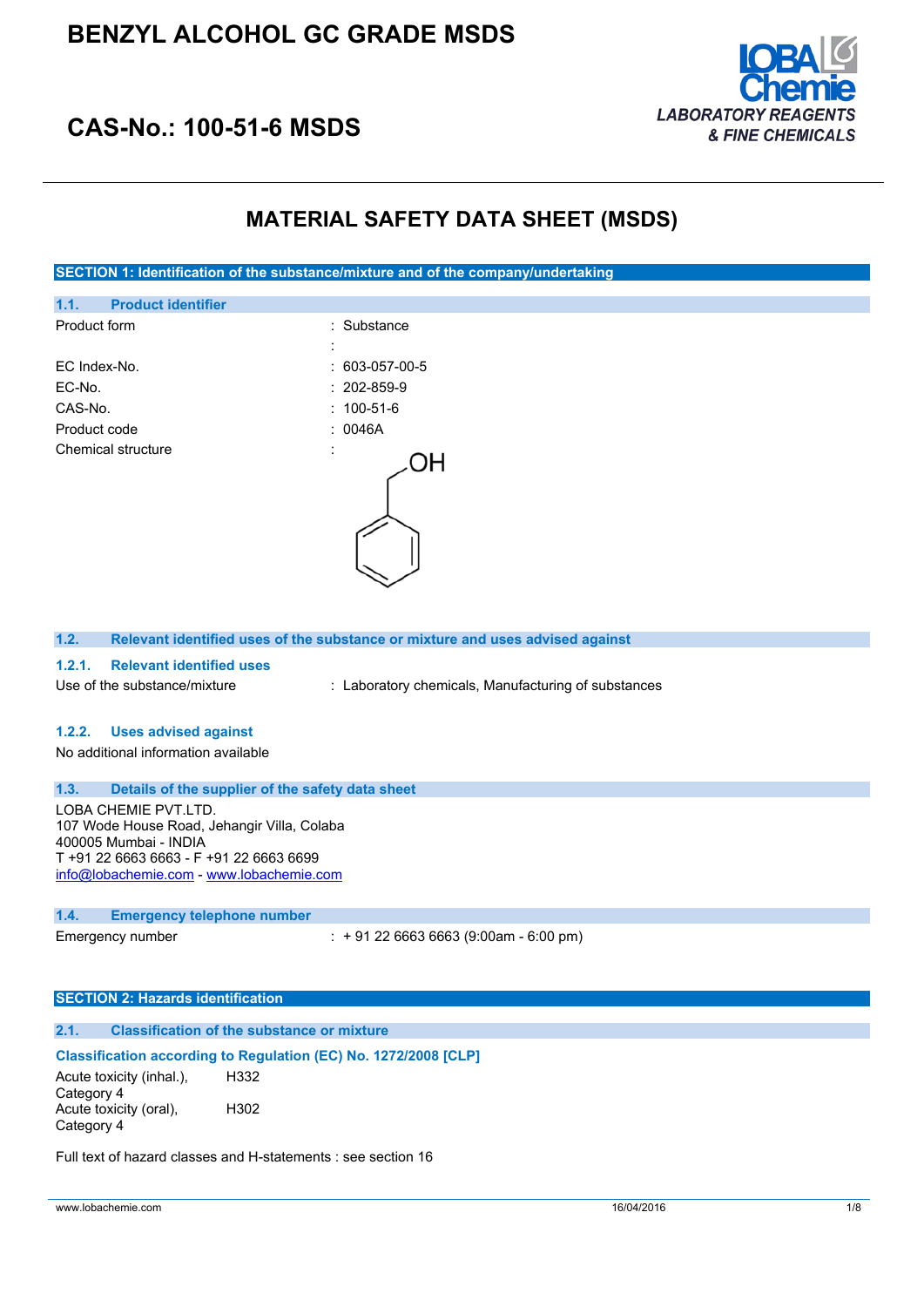Safety Data Sheet

according to Regulation (EC) No. 1907/2006 (REACH) with its amendment Regulation (EU) 2015/830

### **Classification according to Directive 67/548/EEC [DSD] or 1999/45/EC [DPD]**

Xn; R20/22 Full text of R-phrases: see section 16

**Adverse physicochemical, human health and environmental effects** No additional information available



#### **2.3. Other hazards**

No additional information available

|              | <b>SECTION 3: Composition/information on ingredients</b> |                           |  |
|--------------|----------------------------------------------------------|---------------------------|--|
|              |                                                          |                           |  |
| 3.1.         | <b>Substances</b>                                        |                           |  |
| Name         |                                                          | : BENZYL ALCOHOL GC GRADE |  |
| CAS-No.      |                                                          | $: 100 - 51 - 6$          |  |
| EC-No.       |                                                          | $: 202 - 859 - 9$         |  |
| EC Index-No. |                                                          | $: 603-057-00-5$          |  |
|              |                                                          |                           |  |

Full text of R- and H-statements: see section 16

## **3.2. Mixtures**

Not applicable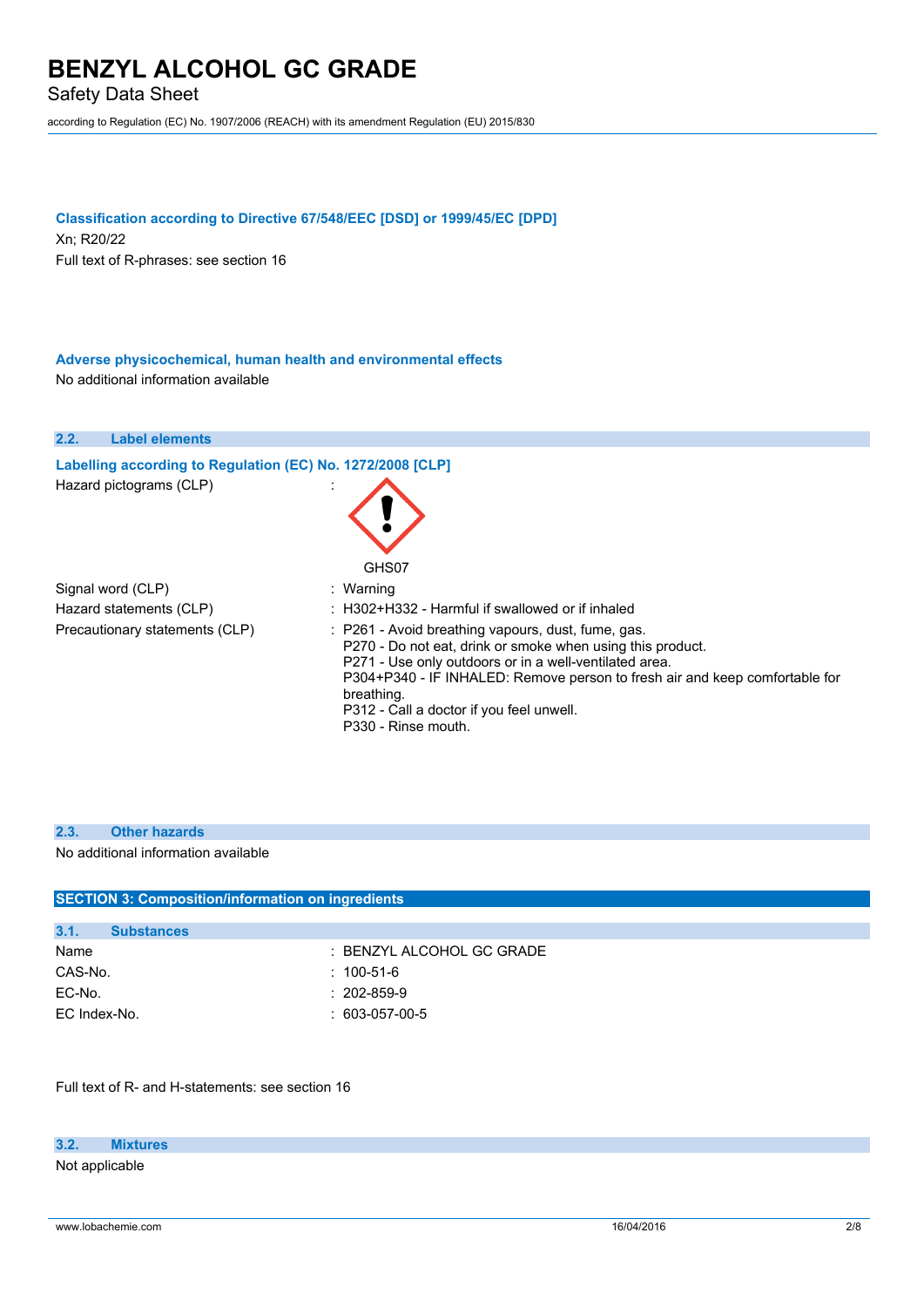Safety Data Sheet

according to Regulation (EC) No. 1907/2006 (REACH) with its amendment Regulation (EU) 2015/830

## **SECTION 4: First aid measures**

| <b>Description of first aid measures</b><br>4.1.                            |                                                                                    |     |
|-----------------------------------------------------------------------------|------------------------------------------------------------------------------------|-----|
| First-aid measures after inhalation                                         | : Remove person to fresh air and keep comfortable for breathing.                   |     |
| First-aid measures after skin contact                                       | : Wash with plenty of water/ Get immediate medical advice/attention.               |     |
| First-aid measures after eye contact                                        | : Rinse cautiously with water for several minutes.                                 |     |
| First-aid measures after ingestion                                          | : Rinse mouth. Call a POISON CENTER/doctor if you feel unwell.                     |     |
|                                                                             |                                                                                    |     |
| 4.2.<br>Most important symptoms and effects, both acute and delayed         |                                                                                    |     |
| Symptoms/effects after inhalation                                           | : Harmful if inhaled.                                                              |     |
| Symptoms/effects after ingestion                                            | : Harmful if swallowed.                                                            |     |
|                                                                             |                                                                                    |     |
| 4.3.                                                                        | Indication of any immediate medical attention and special treatment needed         |     |
| No additional information available                                         |                                                                                    |     |
| <b>SECTION 5: Firefighting measures</b>                                     |                                                                                    |     |
| 5.1.                                                                        |                                                                                    |     |
| <b>Extinguishing media</b>                                                  |                                                                                    |     |
| Suitable extinguishing media                                                | : Carbon dioxide. Dry powder. Foam. Water spray.                                   |     |
| Unsuitable extinguishing media                                              | : Do not use extinguishing media containing water.                                 |     |
| Special hazards arising from the substance or mixture<br>5.2.               |                                                                                    |     |
| No additional information available                                         |                                                                                    |     |
|                                                                             |                                                                                    |     |
| 5.3.<br><b>Advice for firefighters</b>                                      |                                                                                    |     |
| Protection during firefighting                                              | Do not enter fire area without proper protective equipment, including respiratory  |     |
|                                                                             | protection.                                                                        |     |
|                                                                             |                                                                                    |     |
| <b>SECTION 6: Accidental release measures</b>                               |                                                                                    |     |
| 6.1.                                                                        | Personal precautions, protective equipment and emergency procedures                |     |
| 6.1.1.<br>For non-emergency personnel                                       |                                                                                    |     |
| <b>Emergency procedures</b>                                                 | : Evacuate unnecessary personnel.                                                  |     |
|                                                                             |                                                                                    |     |
| 6.1.2.<br>For emergency responders                                          |                                                                                    |     |
| Protective equipment                                                        | : Use personal protective equipment as required.                                   |     |
|                                                                             |                                                                                    |     |
| <b>Environmental precautions</b><br>6.2.                                    |                                                                                    |     |
| Avoid release to the environment.                                           |                                                                                    |     |
| Methods and material for containment and cleaning up<br>6.3.                |                                                                                    |     |
|                                                                             |                                                                                    |     |
| Methods for cleaning up                                                     | : On land, sweep or shovel into suitable containers. Collect spillage.             |     |
| <b>Reference to other sections</b><br>6.4.                                  |                                                                                    |     |
| No additional information available                                         |                                                                                    |     |
|                                                                             |                                                                                    |     |
| <b>SECTION 7: Handling and storage</b>                                      |                                                                                    |     |
| 7.1.<br><b>Precautions for safe handling</b>                                |                                                                                    |     |
| Precautions for safe handling                                               | : Avoid contact with skin and eyes. Do not breathe vapours.                        |     |
| Hygiene measures                                                            | Do not eat, drink or smoke when using this product. Wash hands and other exposed   |     |
|                                                                             | areas with mild soap and water before eating, drinking or smoking and when leaving |     |
|                                                                             | work.                                                                              |     |
|                                                                             |                                                                                    |     |
| 7.2.<br><b>Conditions for safe storage, including any incompatibilities</b> |                                                                                    |     |
| Storage conditions                                                          | : Store in a well-ventilated place. Keep container tightly closed.                 |     |
| 7.3.                                                                        |                                                                                    |     |
| <b>Specific end use(s)</b><br>No additional information available           |                                                                                    |     |
|                                                                             |                                                                                    |     |
| www.lobachemie.com                                                          | 16/04/2016                                                                         | 3/8 |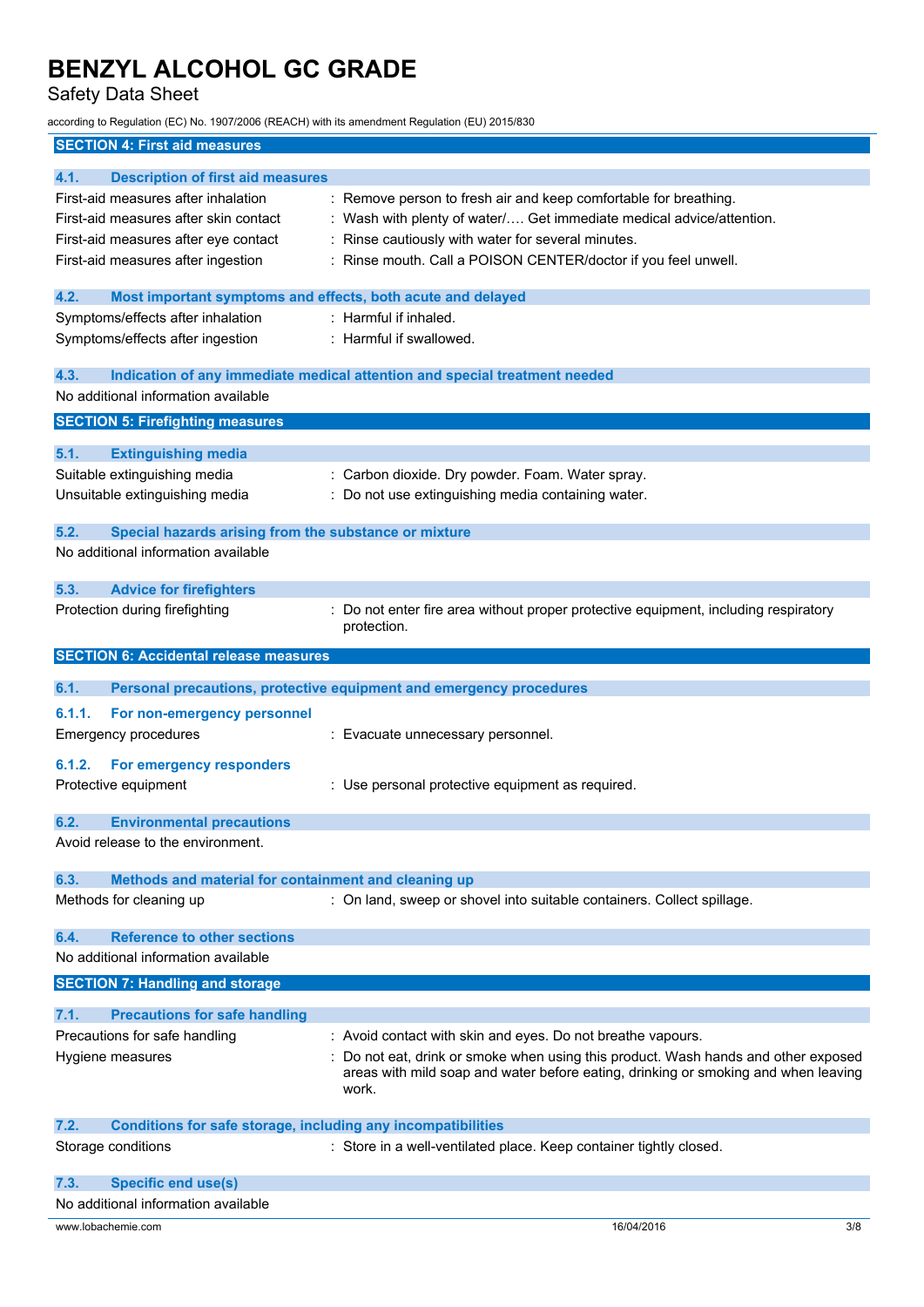## Safety Data Sheet

according to Regulation (EC) No. 1907/2006 (REACH) with its amendment Regulation (EU) 2015/830

**SECTION 8: Exposure controls/personal protection**

### **8.1. Control parameters**

No additional information available

| 8.2.<br><b>Exposure controls</b>                              |                                                                    |
|---------------------------------------------------------------|--------------------------------------------------------------------|
| Hand protection                                               | : Protective gloves                                                |
| Eye protection                                                | Chemical goggles or safety glasses                                 |
| Skin and body protection                                      | : Wear suitable protective clothing                                |
| Respiratory protection                                        | : [In case of inadequate ventilation] wear respiratory protection. |
| <b>SECTION 9: Physical and chemical properties</b>            |                                                                    |
| Information on basic physical and chemical properties<br>9.1. |                                                                    |
| Physical state                                                | : Liquid                                                           |
| Colour                                                        | : Clear Colorless.                                                 |
| Odour                                                         | : faint aromatic odor.                                             |
| Odour threshold                                               | : No data available                                                |
| pH                                                            | : No data available                                                |
| Relative evaporation rate (butylacetate=1)                    | : 1.8                                                              |
| Melting point                                                 | : $-16 - -13$ °C                                                   |
| Freezing point                                                | : No data available                                                |
| Boiling point                                                 | : 203 - 205 °C                                                     |
| Flash point                                                   | : 96 $^{\circ}$ C                                                  |
| Auto-ignition temperature                                     | : 436 $^{\circ}$ C                                                 |
| Decomposition temperature                                     | : No data available                                                |
| Flammability (solid, gas)                                     | : No data available                                                |
| Vapour pressure                                               | : 0.125 hPa at 20 $^{\circ}$ C                                     |
| Relative vapour density at 20 °C                              | : 3.73                                                             |
| Relative density                                              | : No data available                                                |
| Density<br>Solubility                                         | : $1.045$ g/cm <sup>3</sup><br>: Water: 33 g/l at 20 °C            |
| Log Pow                                                       | : 1.1                                                              |
| Viscosity, kinematic                                          | : No data available                                                |
| Viscosity, dynamic                                            | : No data available                                                |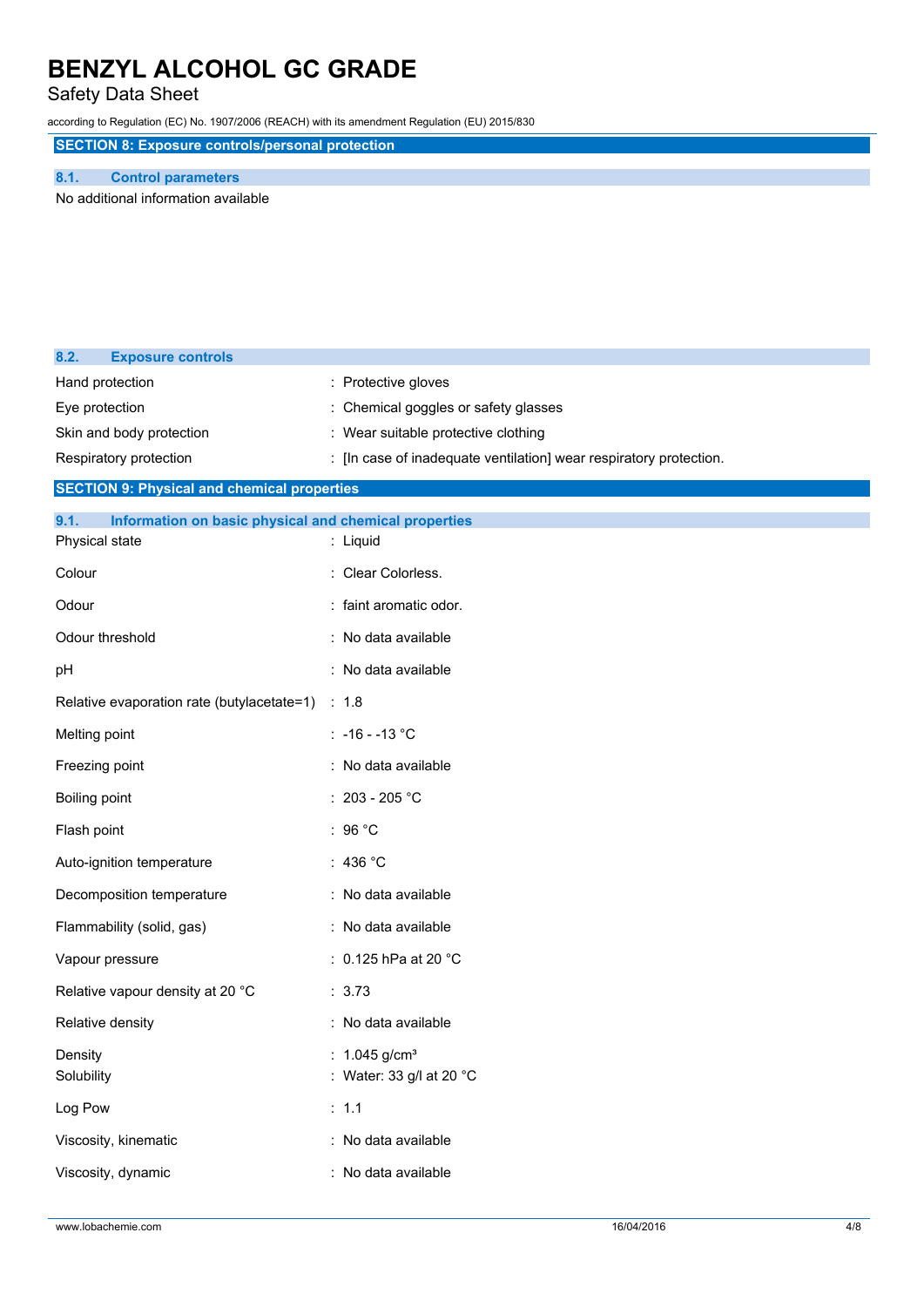# Safety Data Sheet

according to Regulation (EC) No. 1907/2006 (REACH) with its amendment Regulation (EU) 2015/830

| <b>Explosive properties</b>                          | : No data available                                           |
|------------------------------------------------------|---------------------------------------------------------------|
| Oxidising properties                                 | : No data available                                           |
| <b>Explosive limits</b>                              | : No data available                                           |
| <b>Other information</b><br>9.2.                     |                                                               |
| No additional information available                  |                                                               |
| <b>SECTION 10: Stability and reactivity</b>          |                                                               |
|                                                      |                                                               |
| 10.1.<br><b>Reactivity</b>                           |                                                               |
| No additional information available                  |                                                               |
| <b>Chemical stability</b><br>10.2.                   |                                                               |
| Stable under normal conditions.                      |                                                               |
| 10.3.<br><b>Possibility of hazardous reactions</b>   |                                                               |
| No additional information available                  |                                                               |
| <b>Conditions to avoid</b><br>10.4.                  |                                                               |
| Direct sunlight. Overheating.                        |                                                               |
| 10.5.<br><b>Incompatible materials</b>               |                                                               |
| No additional information available                  |                                                               |
| <b>Hazardous decomposition products</b><br>10.6.     |                                                               |
| No additional information available                  |                                                               |
| <b>SECTION 11: Toxicological information</b>         |                                                               |
| <b>Information on toxicological effects</b><br>11.1. |                                                               |
| Acute toxicity                                       | : Inhalation: Harmful if inhaled. Oral: Harmful if swallowed. |
|                                                      |                                                               |

| Skin corrosion/irritation         | $\colon$ Not classified |
|-----------------------------------|-------------------------|
| Serious eye damage/irritation     | : Not classified        |
| Respiratory or skin sensitisation | : Not classified        |
| Germ cell mutagenicity            | : Not classified        |
| Carcinogenicity                   | $\colon$ Not classified |
| Reproductive toxicity             | : Not classified        |
| STOT-single exposure              | : Not classified        |
| STOT-repeated exposure            | $\colon$ Not classified |
| Aspiration hazard                 | : Not classified        |

: Harmful if swallowed.

Potential adverse human health effects and symptoms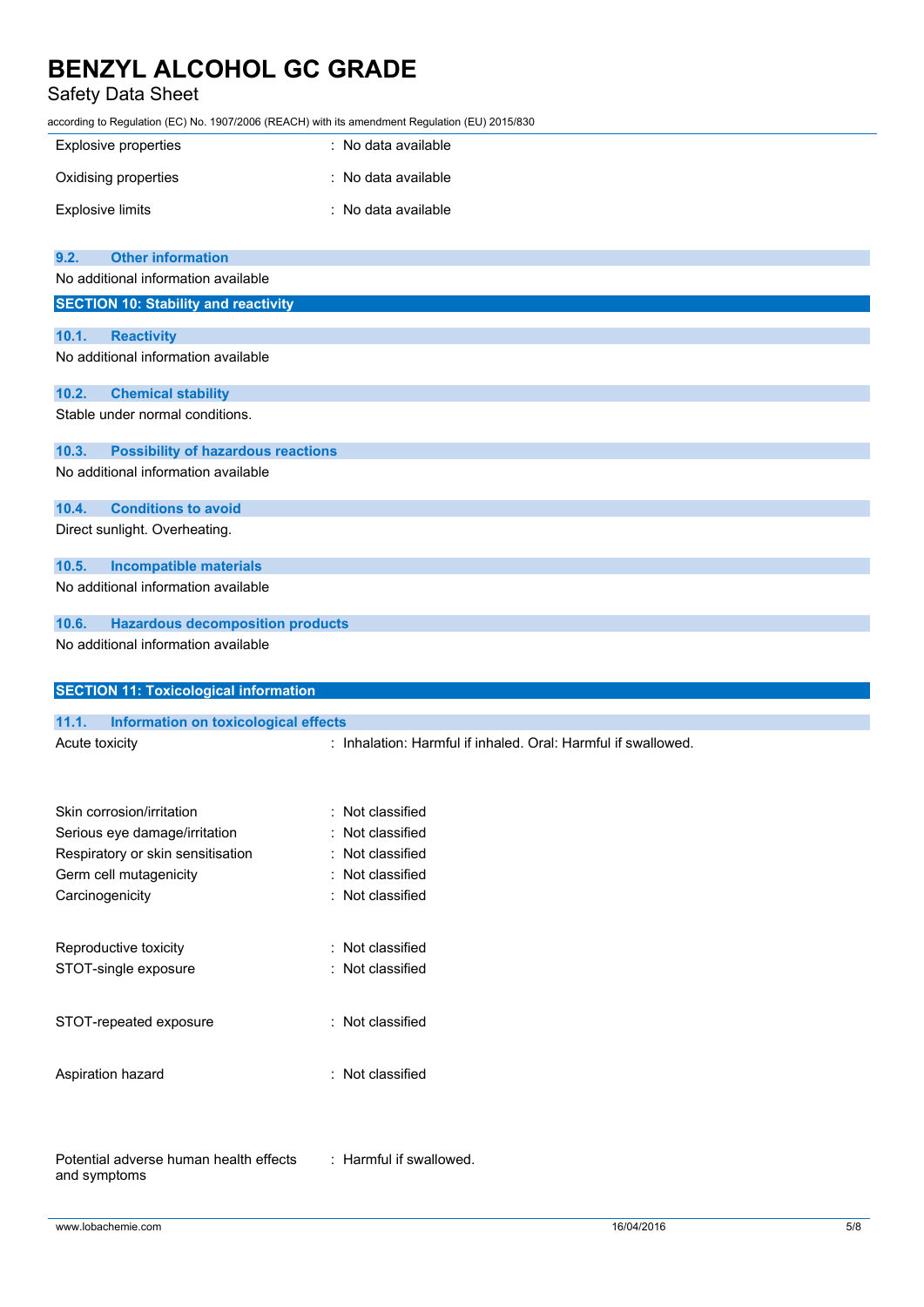# Safety Data Sheet

| according to Regulation (EC) No. 1907/2006 (REACH) with its amendment Regulation (EU) 2015/830 |                                                                                                                                                                  |
|------------------------------------------------------------------------------------------------|------------------------------------------------------------------------------------------------------------------------------------------------------------------|
| <b>SECTION 12: Ecological information</b>                                                      |                                                                                                                                                                  |
| 12.1.<br><b>Toxicity</b>                                                                       |                                                                                                                                                                  |
| No additional information available                                                            |                                                                                                                                                                  |
|                                                                                                |                                                                                                                                                                  |
|                                                                                                |                                                                                                                                                                  |
|                                                                                                |                                                                                                                                                                  |
|                                                                                                |                                                                                                                                                                  |
| 12.2.<br><b>Persistence and degradability</b>                                                  |                                                                                                                                                                  |
| No additional information available                                                            |                                                                                                                                                                  |
|                                                                                                |                                                                                                                                                                  |
|                                                                                                |                                                                                                                                                                  |
| 12.3.<br><b>Bioaccumulative potential</b>                                                      |                                                                                                                                                                  |
| <b>BENZYL ALCOHOL GC GRADE (100-51-6)</b>                                                      |                                                                                                                                                                  |
| Log Pow                                                                                        | 1.1                                                                                                                                                              |
|                                                                                                |                                                                                                                                                                  |
| 12.4.<br><b>Mobility in soil</b>                                                               |                                                                                                                                                                  |
| No additional information available                                                            |                                                                                                                                                                  |
|                                                                                                |                                                                                                                                                                  |
| <b>Results of PBT and vPvB assessment</b><br>12.5.                                             |                                                                                                                                                                  |
| No additional information available                                                            |                                                                                                                                                                  |
|                                                                                                |                                                                                                                                                                  |
|                                                                                                |                                                                                                                                                                  |
| <b>Other adverse effects</b><br>12.6.                                                          |                                                                                                                                                                  |
| No additional information available                                                            |                                                                                                                                                                  |
|                                                                                                |                                                                                                                                                                  |
| <b>SECTION 13: Disposal considerations</b>                                                     |                                                                                                                                                                  |
|                                                                                                |                                                                                                                                                                  |
| 13.1.<br><b>Waste treatment methods</b>                                                        |                                                                                                                                                                  |
| Product/Packaging disposal<br>recommendations                                                  | : Dispose of contents/container to hazardous or special waste collection point, in<br>accordance with local, regional, national and/or international regulation. |
|                                                                                                |                                                                                                                                                                  |
| <b>SECTION 14: Transport information</b>                                                       |                                                                                                                                                                  |
| In accordance with ADR / RID / IMDG / IATA / ADN                                               |                                                                                                                                                                  |
|                                                                                                |                                                                                                                                                                  |
| <b>UN number</b>                                                                               |                                                                                                                                                                  |
| 14.1.                                                                                          |                                                                                                                                                                  |
| UN-No. (ADR)<br>UN-No. (IMDG)                                                                  | : Not applicable<br>: Not applicable                                                                                                                             |
| UN-No. (IATA)                                                                                  | Not applicable                                                                                                                                                   |
| UN-No. (ADN)                                                                                   | Not applicable                                                                                                                                                   |
| UN-No. (RID)                                                                                   | : Not applicable                                                                                                                                                 |
|                                                                                                |                                                                                                                                                                  |
| 14.2.<br><b>UN proper shipping name</b>                                                        |                                                                                                                                                                  |
| Proper Shipping Name (ADR)                                                                     | : Not applicable                                                                                                                                                 |
| Proper Shipping Name (IMDG)                                                                    | Not applicable                                                                                                                                                   |
| Proper Shipping Name (IATA)                                                                    | Not applicable                                                                                                                                                   |
| Proper Shipping Name (ADN)                                                                     | : Not applicable                                                                                                                                                 |
| Proper Shipping Name (RID)                                                                     | : Not applicable                                                                                                                                                 |
| 14.3.<br><b>Transport hazard class(es)</b>                                                     |                                                                                                                                                                  |
| <b>ADR</b>                                                                                     |                                                                                                                                                                  |

www.lobachemie.com 6/8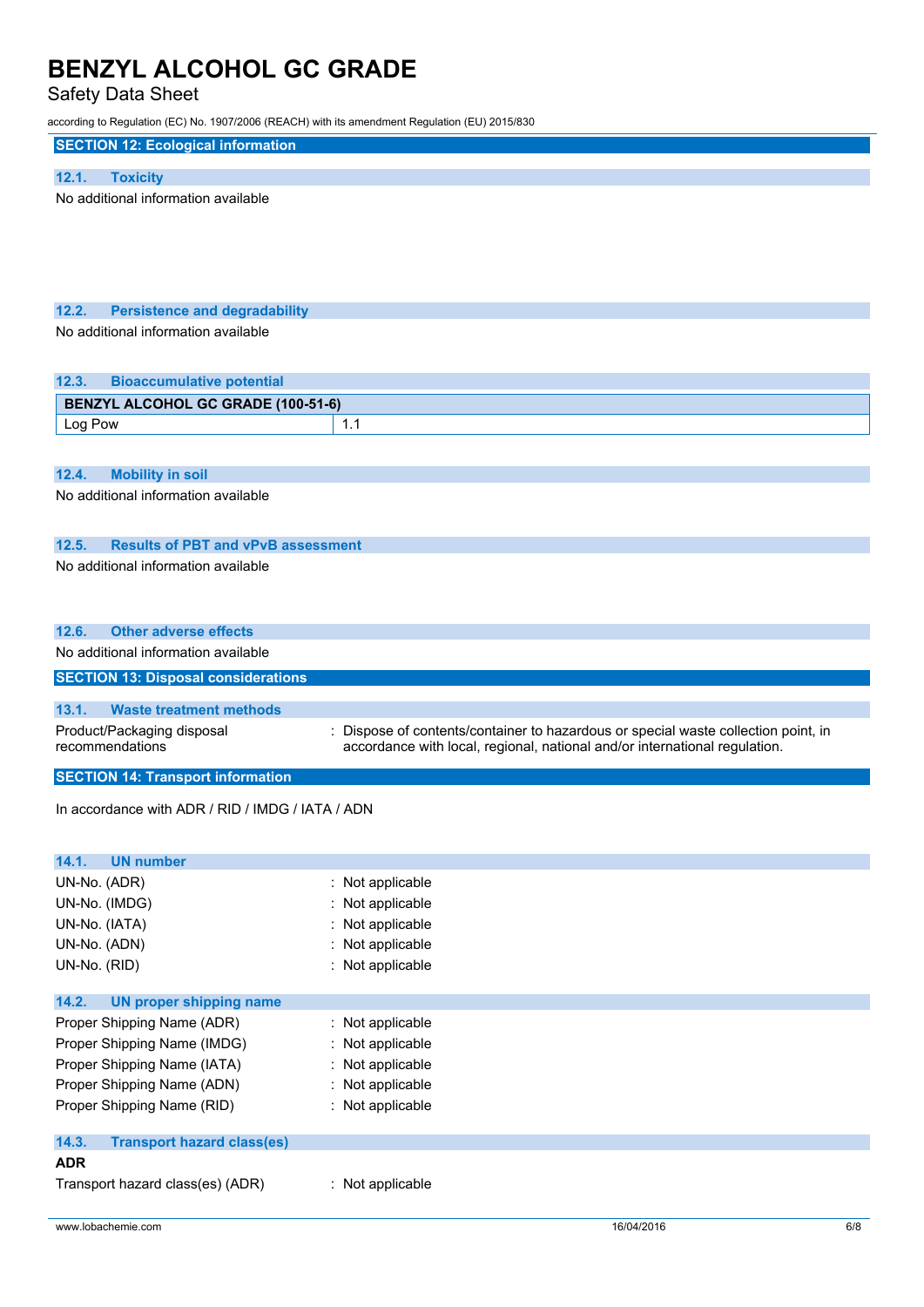Safety Data Sheet

according to Regulation (EC) No. 1907/2006 (REACH) with its amendment Regulation (EU) 2015/830

| <b>IMDG</b>                                  |                                          |
|----------------------------------------------|------------------------------------------|
| Transport hazard class(es) (IMDG)            | : Not applicable                         |
| <b>IATA</b>                                  |                                          |
| Transport hazard class(es) (IATA)            | : Not applicable                         |
| <b>ADN</b>                                   |                                          |
| Transport hazard class(es) (ADN)             | : Not applicable                         |
| <b>RID</b>                                   |                                          |
| Transport hazard class(es) (RID)             | : Not applicable                         |
| 14.4.<br><b>Packing group</b>                |                                          |
| Packing group (ADR)                          | : Not applicable                         |
| Packing group (IMDG)                         | : Not applicable                         |
| Packing group (IATA)                         | : Not applicable                         |
| Packing group (ADN)                          | : Not applicable                         |
| Packing group (RID)                          | : Not applicable                         |
| 14.5.<br><b>Environmental hazards</b>        |                                          |
| Dangerous for the environment                | : No                                     |
| Marine pollutant                             | : No                                     |
| Other information                            | : No supplementary information available |
| 14.6.<br><b>Special precautions for user</b> |                                          |

### **- Overland transport**

No data available

## **- Transport by sea**

No data available

## **- Air transport**

No data available

### **- Inland waterway transport**

No data available

### **- Rail transport**

No data available

**14.7. Transport in bulk according to Annex II of MARPOL 73/78 and the IBC Code**

Not applicable

### **SECTION 15: Regulatory information**

**15.1. Safety, health and environmental regulations/legislation specific for the substance or mixture**

## **15.1.1. EU-Regulations**

No REACH Annex XVII restrictions BENZYL ALCOHOL GC GRADE is not on the REACH Candidate List BENZYL ALCOHOL GC GRADE is not on the REACH Annex XIV List